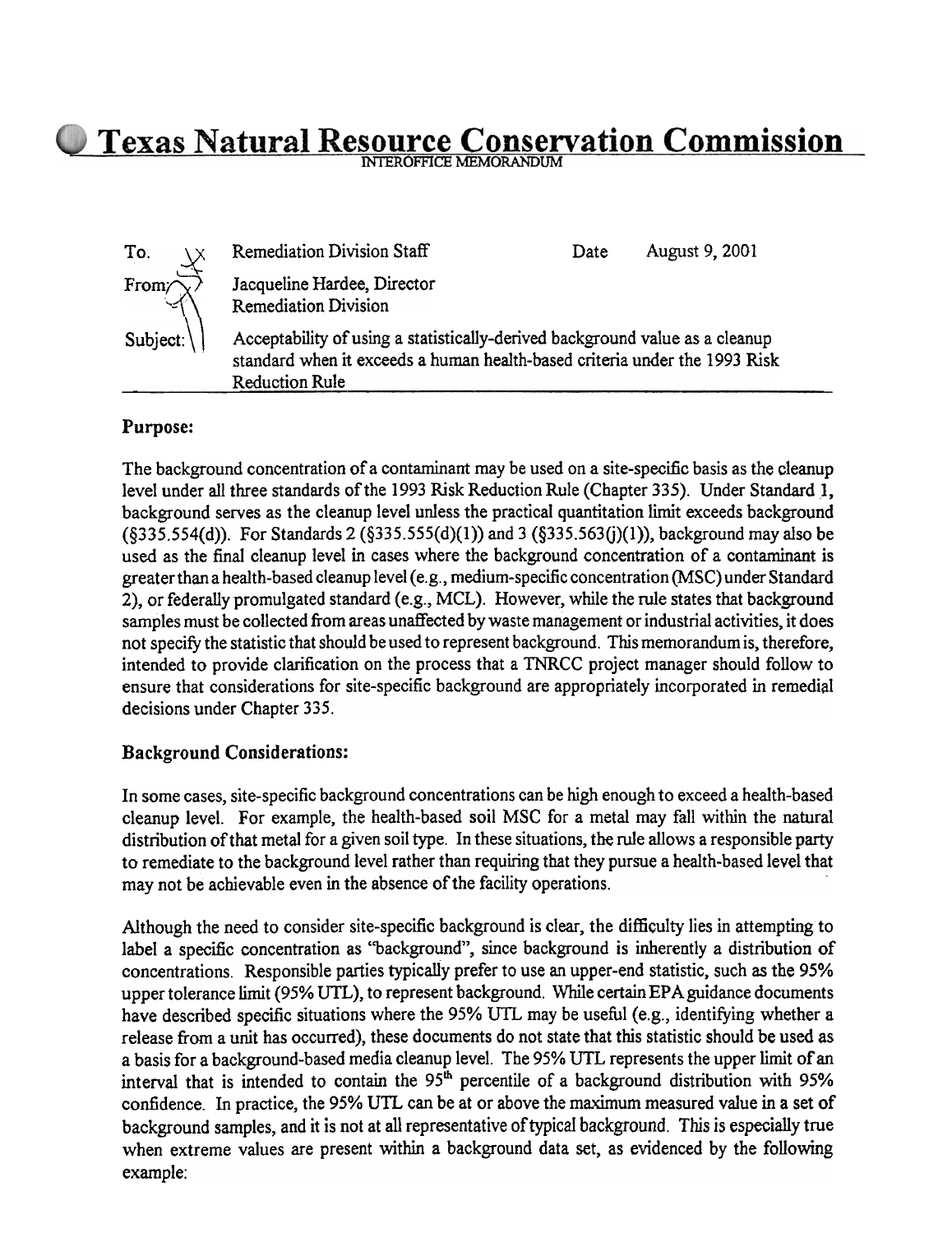To: Remediation Division Staff August 9, 2001 . Page 2

Example 1: Eight background soil samples are analyzed for lead, with the following sampling results in parts per million (50, 100, 125, 200, 225, 250, 300, 700). Although the arithmetic mean is only 243 ppm, the presence of the one extreme sample results in a 95% UTL of 648 ppm. If accepted, this concentration would exceed the residential health-based soil MSC (500 ppm) and become the default soil cleamip level for lead at the site. Without the one extreme sample, the 95% UTL would drop to only 364 ppm.

In the above example, the sample that contained lead at 700 ppm may actually be a sample from a contaminated area, or a sample that is only representative of a very limited portion of the background sampling area (e.g., an isolated area where fill material is present). However, the presence of this single high background sample might be erroneously used to justify not remediating an entire site to a health-based level.

## Guidelines for Staff Review:

TNRCC project managers should observe the following general process in approving a site-specific background determination submitted under any of the three risk reduction standards ofChapter 335:

A determination as to whether background is being applied as a cleanup level for any contaminant should be made by the TNRCC project manager. The project manager is also responsible for making an initial determination as to whether all samples in the background data set are appropriately representative of site conditions (e.g., similar geology, depth, etc.).

Under any risk reduction standard, before a TNRCC project manager approves a cleanup level based on a background estimate that exceeds human health-based limits or Standard 2 MSCs (e.g, MCL, SAI-Res), they should consult with the Toxicology & Risk Assessment (TARA) Section. TARA will then coordinate further review with the Remedial Technical Support Section, the project manager, and other program area statistical experts. However, specific consultation with TARA is not necessary when a background value solely exceeds the soil-to-groundwater MSC (i. e., Standard 2 GWP-Res or GWP-Indfor Standard J or 2), or other alternative soil-to-groundwater cleanup level established under risk reduction standard 2 or 3 (as described in §335.559(f)(2) and §335.563(i)(2), respectively). In these situations, the program area should evaluate the potential for soil-to-groundwater contamination on a case-by-case basis in determining an appropriate value for use in representing background. This process should be followed regardless of the statistical approach employed, although the use of a 95% UTL or other upper -end statistic may increase the likelihood that background will exceed a health-based limit. In following this process, Standard 2 MSCs will essentially serve as indicators for when approaches for defining background should be more carefully examined.

In determining whether there is sufficient evidence to warrant basing a final cleanup level on background when background exceeds a health-based limit or MSC, the agency will maintain